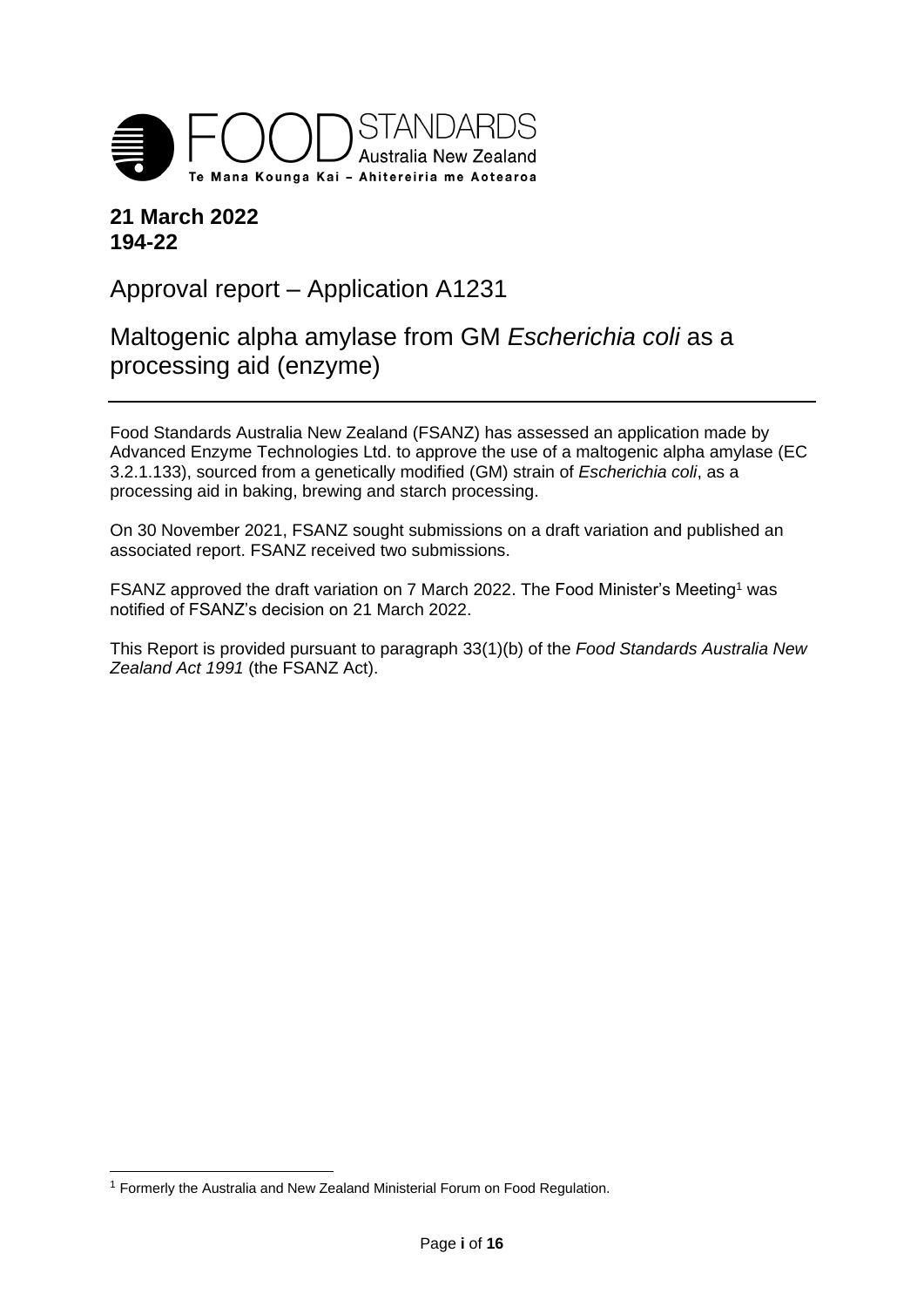# Table of contents

| $\mathbf{1}$            |       |                                                                                              |  |
|-------------------------|-------|----------------------------------------------------------------------------------------------|--|
|                         | 1.1   |                                                                                              |  |
|                         | 1.2   |                                                                                              |  |
|                         | 1.3   |                                                                                              |  |
|                         | 1.3.1 |                                                                                              |  |
|                         | 1.3.2 |                                                                                              |  |
|                         | 1.3.3 |                                                                                              |  |
|                         | 1.4   |                                                                                              |  |
|                         | 1.5   |                                                                                              |  |
|                         | 1.6   |                                                                                              |  |
|                         | 1.7   |                                                                                              |  |
|                         | 1.8   |                                                                                              |  |
|                         |       |                                                                                              |  |
| $\mathbf{z}$            |       |                                                                                              |  |
|                         | 2.1   |                                                                                              |  |
|                         | 2.2   |                                                                                              |  |
|                         | 2.3   |                                                                                              |  |
|                         | 2.4   |                                                                                              |  |
|                         | 2.4.1 |                                                                                              |  |
|                         | 2.5   |                                                                                              |  |
|                         | 2.5.1 |                                                                                              |  |
|                         | 2.5.2 |                                                                                              |  |
| $\overline{\mathbf{3}}$ |       |                                                                                              |  |
|                         |       | ATTACHMENT A - APPROVED DRAFT VARIATION TO THE AUSTRALIA NEW ZEALAND FOOD STANDARDS CODE  13 |  |

### **Supporting document**

The following document<sup>1</sup> which informed the assessment of this application is available on the FSANZ website:

SD<sub>1</sub> Risk and Technical Assessment Report

<sup>1</sup> https://www.foodstandards.gov.au/code/applications/Pages/A1231---Maltogenic-alpha-amylase-from-GM-<br>Escherichia-coli-as-a-processing-aid-(enzyme).aspx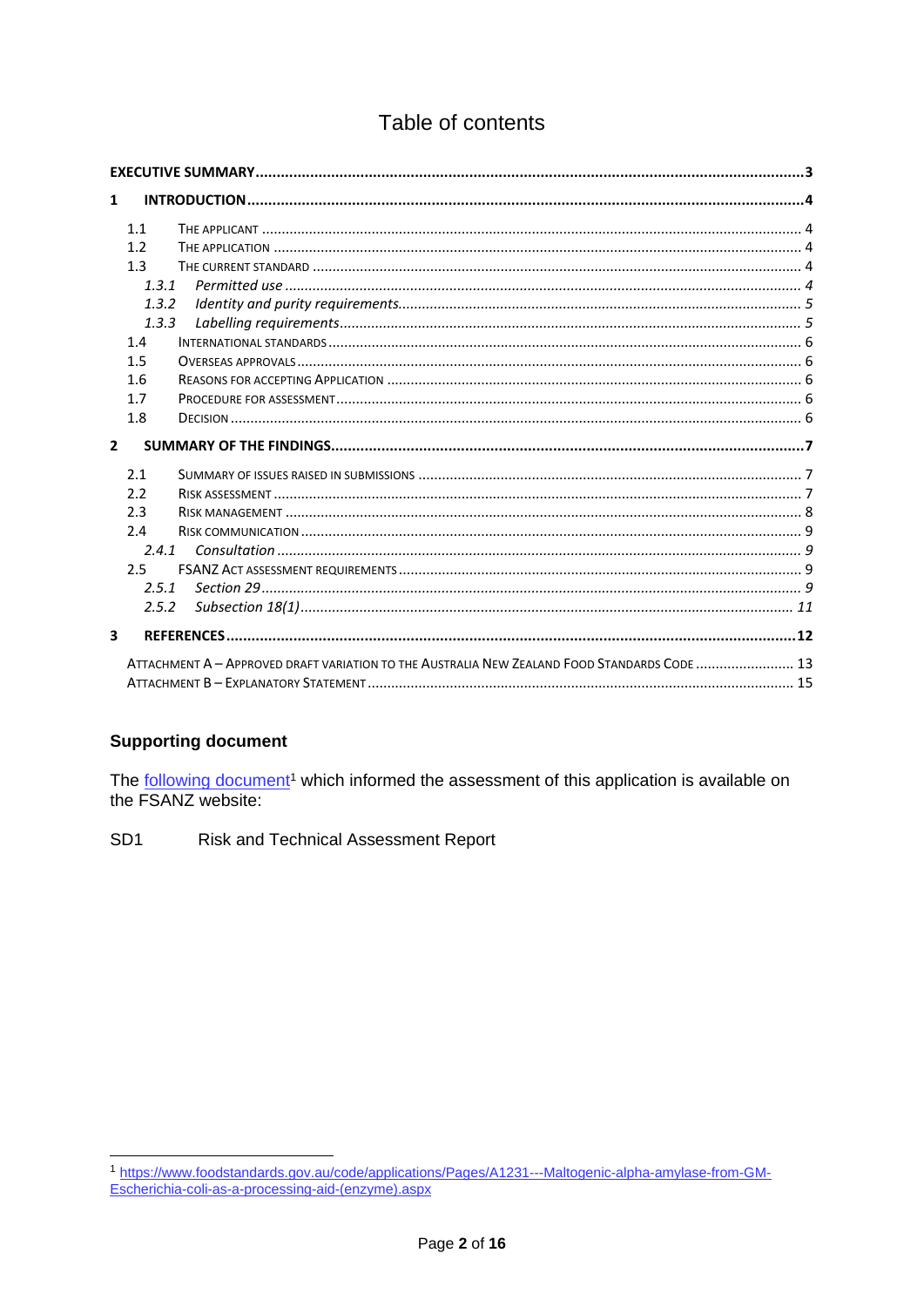# <span id="page-2-0"></span>**Executive summary**

-

Advanced Enzyme Technologies Ltd applied to Food Standards Australia New Zealand (FSANZ) to permit use of the enzyme maltogenic alpha amylase (EC 3.2.1.133) derived from a new source – a genetically modified (GM) strain of *Escherichia coli<sup>2</sup>* (*E. coli*), expressing a maltogenic alpha amylase gene from *Geobacillus stearothermophilus.* Permission was sought for use as a processing aid in baking, brewing and starch processing.

Enzymes used to produce and manufacture food are considered processing aids and are regulated by the Australia New Zealand Food Standards Code (the Code). The table to subsection S18—9(3) of Schedule 18 in the Code lists substances (including enzymes) permitted to be used as processing aids for specific technological purposes. Maltogenic alpha amylase sourced from this GM strain of *E. coli* is not currently permitted to be used as a processing aid.

The stated technological purpose of this enzyme is for use as a processing aid in baking, brewing and starch processing. The evidence presented to support the proposed use of this enzyme provides adequate assurance that the enzyme is technologically justified and has been demonstrated to be effective in achieving its stated purpose. This enzyme meets international purity specifications.

After undertaking its risk and technical assessment, FSANZ concluded that there are no public health and safety concerns with the use of this enzyme under the proposed use conditions.

Following assessment and the preparation of a draft variation, FSANZ called for submissions regarding the draft variation from 30 November 2021 to 18 January 2022. Two submissions were received in response. Both submissions were supportive of the draft variation.

Based on the information above and on other relevant considerations set out in this report, FSANZ has approved a draft variation to subsection S18—9(3) of the Code listing the enzyme, maltogenic alpha amylase (EC 3.2.1.133) sourced from *E. coli* containing the maltogenic α-amylase gene from *G. stearothermophilus* as a permitted processing aid in that table. The technological purpose of this enzyme is use as a processing aid in baking, brewing and starch processing. The permission is subject to the condition that the amount of the enzyme used must be consistent with Good Manufacturing Practice (GMP). The effect of the approved draft variation is to permit the proposed use of this enzyme as a processing aid in accordance with the Code.

<sup>2</sup> The applicant has designated this genetically modified *E. coli* strain as *E. coli* BLASC and this is why it has sometimes been referred to as *E. coli* BLASC in SD1 and this Approval Report.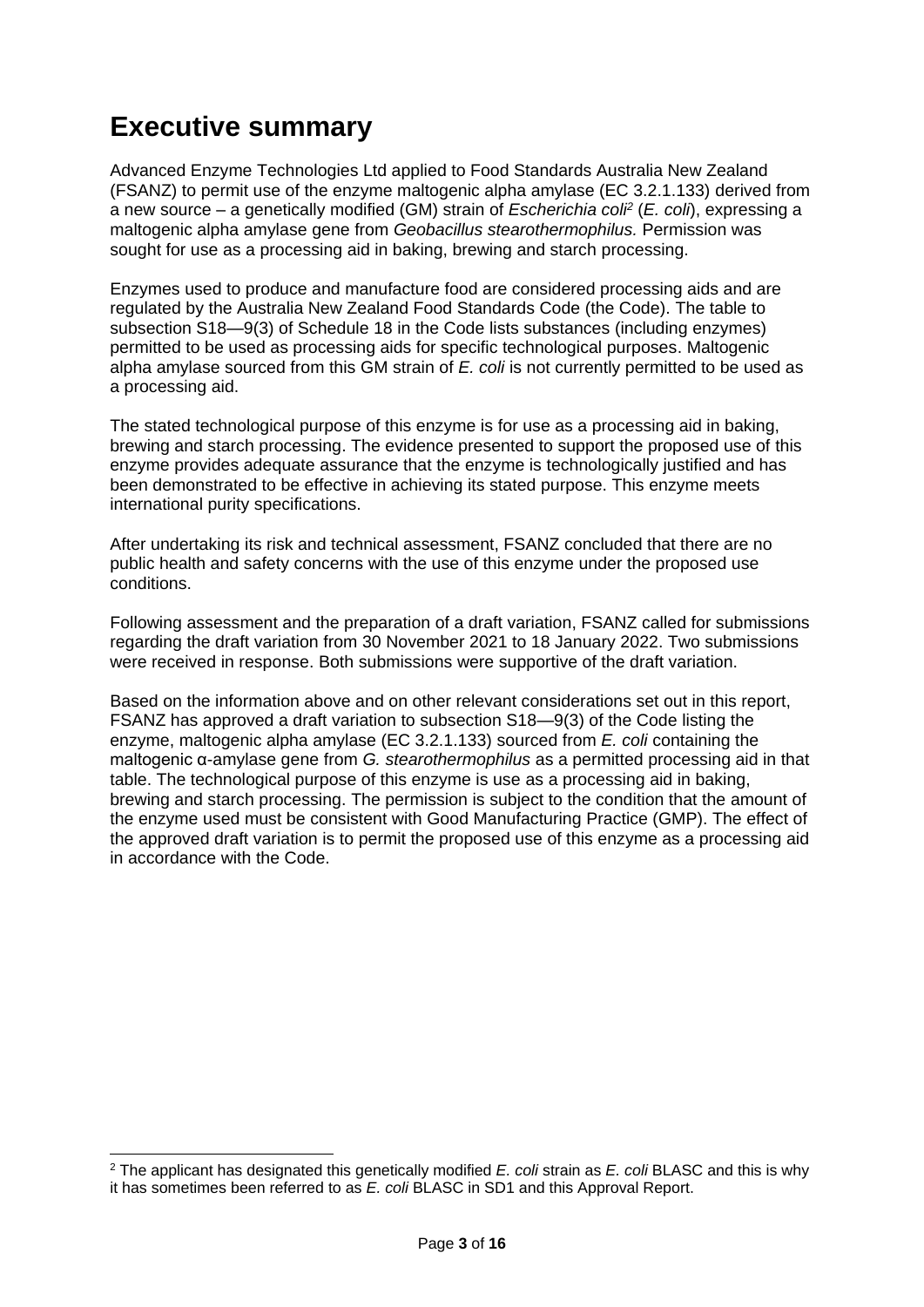# <span id="page-3-0"></span>**1 Introduction**

# <span id="page-3-1"></span>**1.1 The applicant**

Advanced Enzyme Technologies Ltd, based in India, is a manufacturer and marketer of enzymes and probiotics.

# <span id="page-3-2"></span>**1.2 The application**

The applicant sought to amend the Australia New Zealand Food Standards Code (the Code) to permit the use of the enzyme maltogenic<sup>3</sup> alpha amylase (EC 3.2.1.133), sourced from a genetically modified (GM) strain of *Escherichia coli* (*E. coli*) expressing a maltogenic alpha amylase gene from *Geobacillus stearothermophilus,* as a processing aid in baking, brewing and starch processing.

The technological purpose of the processing aid is to hydrolyse the (1→4)-alpha-D-glucosidic linkages in starch polysaccharides to produce maltose (composed of two glucose units) and maltotriose (composed of three glucose units) as the main hydrolysis products. The applicant claims various benefits of using this enzyme including:

- during baking, the enzyme produces selective hydrolysis of starch that helps prevent retrogradation of starch in baked products, thus improving their shelf life, and providing positive effects on sensory qualities of baked products including crumb softness, resilience, loaf volume and texture
- in starch processing, the enzyme hydrolyses 1,4-oligosachharide links to yield the desired product, this being maltose/glucose syrup
- in brewing, the enzyme hydrolyses the starch containing substrates to produce simple sugars that support yeast growth during fermentation, resulting in better yields of alcohol.

The enzyme will be used as a processing aid whereby it performs its primary technological function during food processing. Use levels will be consistent with Good Manufacturing Practice (GMP), which limits the amount of the enzyme that is added to food to the lowest possible level necessary to accomplish its desired effect.

# <span id="page-3-3"></span>**1.3 The current standard**

Australian and New Zealand food laws require food for sale to comply with relevant requirements in the Code. The requirements in the Code relevant to this application are summarised below.

## <span id="page-3-4"></span>**1.3.1 Permitted use**

-

Enzymes used to process and manufacture food are considered processing aids. Although they may be present in the final food, they no longer provide a technological purpose in the final food.

Paragraph 1.1.1—10(6)(c) provides that food for sale cannot contain, as an ingredient or component, a substance 'used as a processing aid' unless that substance's use as a processing aid is expressly permitted by the Code. Section 1.1.2—13 provides that a substance 'used as a processing aid' in relation to a food is a substance used during the course of processing that meets all of the following conditions: it is used to perform a

<sup>&</sup>lt;sup>3</sup> The term 'maltogenic' refers to the enzyme's ability to break down starch into maltose.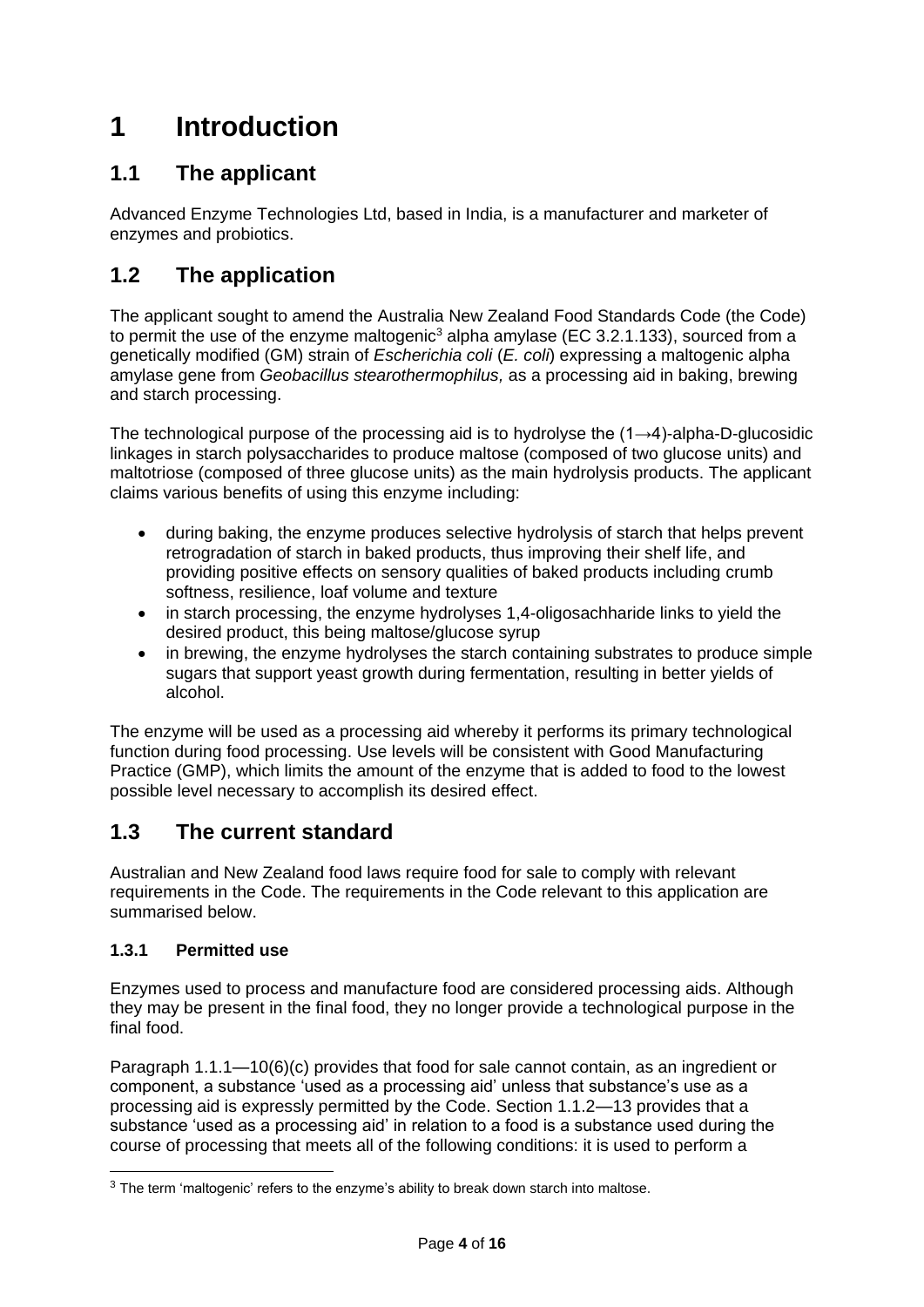technological purpose during the course of processing; it does not perform a technological purpose in the food for sale; and it is a substance listed in Schedule 18 or identified in section S16—2 as an additive permitted at GMP.

Standard 1.3.3 and Schedule 18 of the Code list the permitted processing aids. Enzymes of microbial origin permitted to be used as processing aids are listed in the table to subsection S18—4(5) or in the table to subsection S18—9(3) of Schedule 18, depending on whether a technological purpose has been specified. Enzymes of microbial origin listed in the table to subsection S18—4(5) are permitted for use as a processing aid to perform *any* technological purpose if the enzyme is derived from the corresponding source specified in the relevant table. The table to subsection S18—9(3) lists those substances, including enzymes derived from particular sources, that are permitted to be used as processing aids for *specific* technological purposes in relation to:

- if a food is specified—that food; or
- if no food is specified—any food.

Additionally, paragraph 1.3.3—11(c) specifies that the substance may only be used as a processing aid if it is not present in the food at greater than the maximum permitted level for that substance indicated in the table to section S18—9.

Paragraph  $1.1.1 - 10(6)(q)$  requires that the presence of a food produced using gene technology as an ingredient or component in a food for sale must be expressly permitted by the Code. Paragraph 1.5.2—3(b) provides that permission in the Code for use as a processing aid also constitutes the permission required by paragraph  $1.1.1 - 10(6)(q)$ .

There is currently a permission for maltogenic alpha amylase (EC 3.2.1.133) derived from a different source in the table to subsection S18—4(5), to be used in the manufacture of any foods. There is also a permission for a maltogenic alpha amylase derived from a different microbial source within the table to subsection S18—9(3), for use in the manufacture of bakery products. However, maltogenic alpha amylase from the particular microbial source requested in this application is not currently permitted.

## <span id="page-4-0"></span>**1.3.2 Identity and purity requirements**

Paragraph 1.1.1—15(1)(b) requires substances used as processing aids in food to comply with any relevant identity and purity specifications listed in Schedule 3 of the Code.

Subsection S3—2(1) of Schedule 3 incorporates by reference the specifications listed in the Joint FAO/WHO Expert Committee on Food Additives (JECFA) Combined Compendium of Food Additive Specifications (FAO JECFA Monographs 23, 2019) and the United States Pharmacopeial Convention Food Chemicals Codex (12<sup>th</sup> edition, 2020). Certain earlier publications from these primary sources include the relevant specifications for enzyme preparations used in food processing (JECFA (2006) and FCC (2008), respectively).

## <span id="page-4-1"></span>**1.3.3 Labelling requirements**

Paragraph 1.1.1—10(8) of the Code provides that a food for sale must comply with all relevant labelling requirements imposed by the Code for that food.

Subsection 1.2.3—4(1) requires certain foods to be declared when present in a food for sale. Paragraph 1.2.3—4(5)(c) states the food may be present as a substance used as a processing aid, or an ingredient or component of such a substance.

Paragraphs 1.2.4—3(2)(d) and (e) exempt processing aids from the requirement to be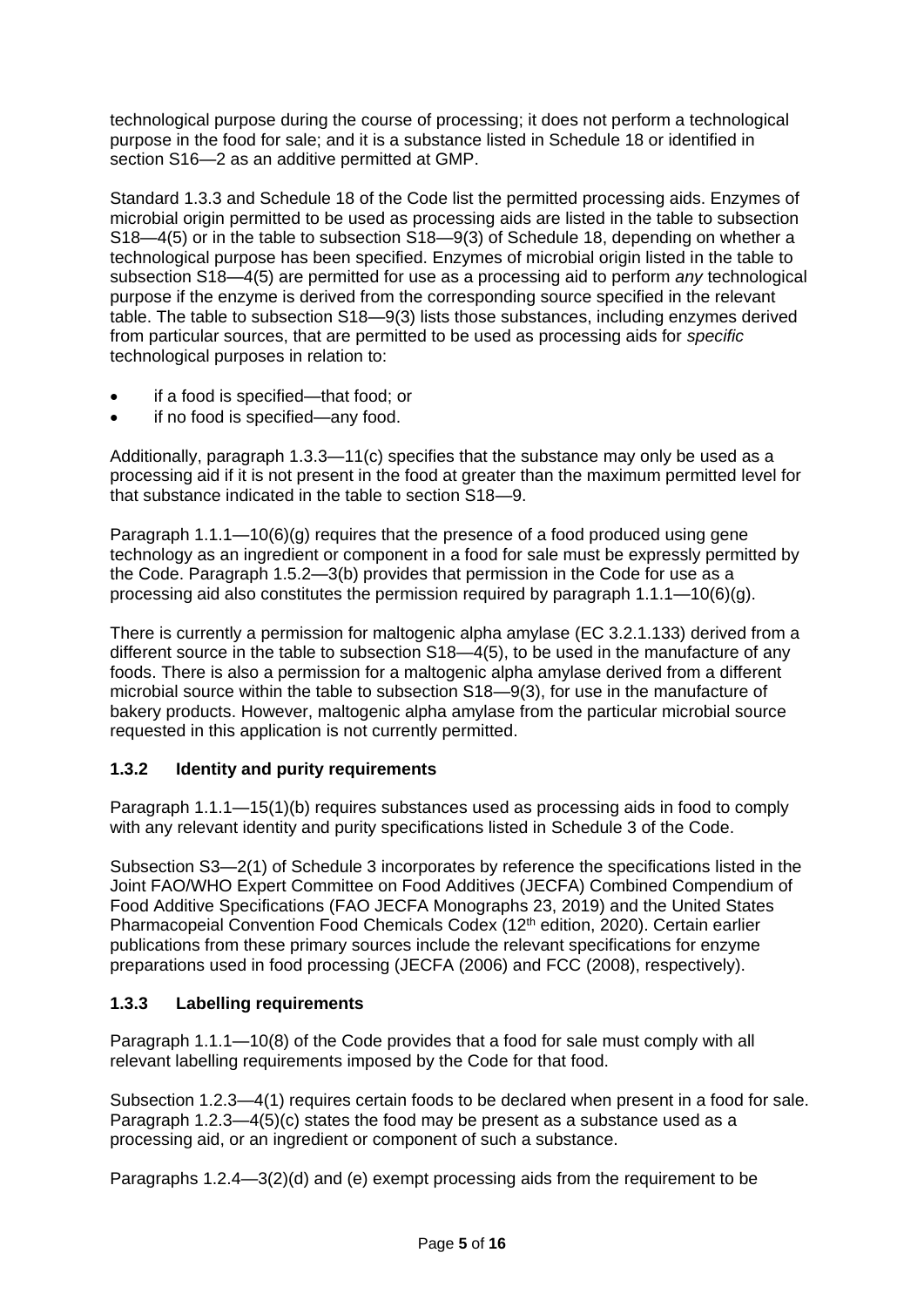declared in the statement of ingredients, unless other requirements apply.

Section 1.5.2—4 requires processing aids that are, or have as ingredients, foods produced using gene technology to be labelled 'genetically modified', where novel DNA and/or novel protein from the processing aid remains present in the final food. The requirement applies to foods for sale that consist of, or have as an ingredient, food that is a *genetically modified food*<sup>4</sup> (GM food). The requirements imposed by section 1.5.2—4 generally apply only to foods for retail sale and to foods sold to a caterer under subsections 1.2.1—8(1) and 1.2.1— 9(3), and section 1.2.1—15, respectively.

# <span id="page-5-0"></span>**1.4 International standards**

The Codex Alimentarius does not establish standards for processing aids or for enzymes. Individual countries regulate the use of enzymes differently to the Code. However, there are internationally recognised specifications for enzymes established by JECFA and Food Chemicals Codex, as outlined in Section 1.3.2 above.

# <span id="page-5-1"></span>**1.5 Overseas approvals**

[Regulation \(EC\) No 1332/2008](https://www.fao.org/faolex/results/details/en/c/LEX-FAOC117452/#:~:text=This%20Regulation%20lays%20down%20rules,the%20protection%20of%20the%20environment.) (the Regulation) harmonises the rules for food enzymes in the European Union (EU). Previous to the Regulation, food enzymes used as processing aids were not regulated at the EU level. According to the Regulation, all food enzymes currently on the EU market, as well as new food enzymes, are subject to a safety evaluation by the European Food Safety Authority (EFSA). Where appropriate, they are approved by the European Commission by means of an EU list. Currently, there is no EU list of authorised food enzymes. Until the establishment of such a list, EU Member States' legislation applies.

Notwithstanding the above, the applicant provided an EFSA safety evaluation on maltogenic alpha amylase produced using *E. coli* BLASC. EFSA concluded that, under the intended conditions of use, the evaluated food enzyme does not raise safety concerns and that the allergenic risk was likely to be low.

# <span id="page-5-2"></span>**1.6 Reasons for accepting Application**

The application was accepted for assessment because:

- it complied with the procedural requirements under subsection 22(2) of the *Food Standards Australia New Zealand Act 1991* (FSANZ Act)
- it related to a matter that warranted the variation of a food regulatory measure.

# <span id="page-5-3"></span>**1.7 Procedure for assessment**

<span id="page-5-4"></span>The application was assessed under the General Procedure in the FSANZ Act.

# **1.8 Decision**

 $\overline{a}$ 

For reasons set out in this report, FSANZ decided to approve a draft variation permitting the use of this enzyme as a processing aid in baking, brewing and starch processing, as requested by the applicant.

<sup>4</sup> Section 1.5.2—4(5) defines *genetically modified food* to mean a \*food produced using gene technology that a) contains novel DNA or novel protein; or

b) is listed in Section S26—3 as subject to the condition that its labelling must comply with this section (*that being section 1.5.2—4*).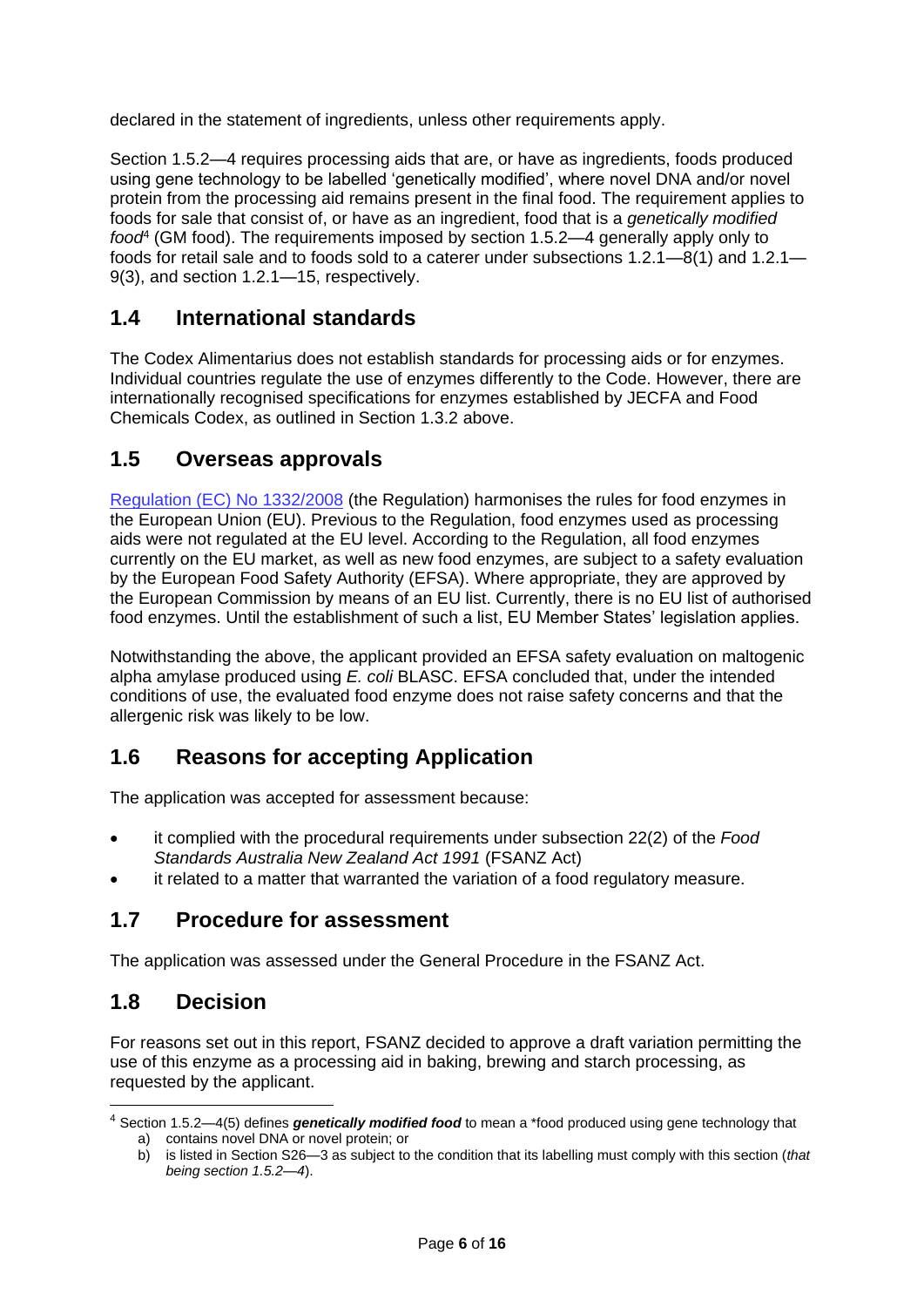The draft variation as proposed following assessment was approved without change. The variation takes effect on the date of gazettal. The approved draft variation is at Attachment A.

The related explanatory statement is at Attachment B. An explanatory statement is required to accompany an instrument if it is lodged on the Federal Register of Legislation.

# <span id="page-6-0"></span>**2 Summary of the findings**

# <span id="page-6-1"></span>**2.1 Summary of issues raised in submissions**

FSANZ called for submissions on a draft variation to the Code from 30 November 2021 to 18 January 2022. Two submissions were received, both from government agencies, and both supported the application and draft variation (see Table 1).

## **Table 1: Summary of submitters comments**

| <b>Submitter</b>                                                                              | <b>Comments</b>                                            |
|-----------------------------------------------------------------------------------------------|------------------------------------------------------------|
| <b>New Zealand Food Safety</b>                                                                | Supports amending the Code to permit use of<br>the enzyme. |
| Victorian Department of Health and the Victorian<br>Department of Jobs, Precincts and Regions | Supports progression of the application.                   |

# <span id="page-6-2"></span>**2.2 Risk assessment**

FSANZ assessed the public health and safety risks associated with the use of maltogenic alpha amylase (EC 3.2.1.133), sourced from a GM strain of *E. coli* (*E. coli* BLASC), as a processing aid in baking, brewing and starch processing (see SD1). A summary of this risk assessment is provided below.

No public health and safety concerns were identified in the assessment of this enzyme under the proposed use conditions. The *E. coli* host is neither pathogenic nor toxigenic and analysis of the GM production strain (*E. coli* BLASC) confirmed the presence and stability of the introduced DNA.

Maltogenic alpha amylase was not genotoxic *in vitro*. The no observed adverse effect level (NOAEL) determined in a 90-day oral gavage study in rats was 1000 mg/kg bw/day total protein, equivalent to 838 mg/kg bw/day Total Organic Solids (TOS). The theoretical maximum daily intake (TMDI) was calculated to be 1.06 mg/kg bw/day TOS. A comparison of the NOAEL and the TMDI gives a Margin of Exposure (MOE) of approximately 790.

Bioinformatic analysis indicated that the enzyme:

- shows no significant homology with any known toxins
- has a degree of homology with several known allergens. None were food allergens.

No report of sensitisation to any form of maltogenic alpha amylases was found in a search of the scientific literature and maltogenic alpha amylases from the same source organism are already permitted in the Code. On that basis, FSANZ determined that this enzyme is unlikely to pose an allergen risk to consumers when used as a processing aid in food.

Based on the reviewed data FSANZ concluded that, in the absence of any identifiable hazard, an Acceptable Daily Intake (ADI) 'not specified' is appropriate.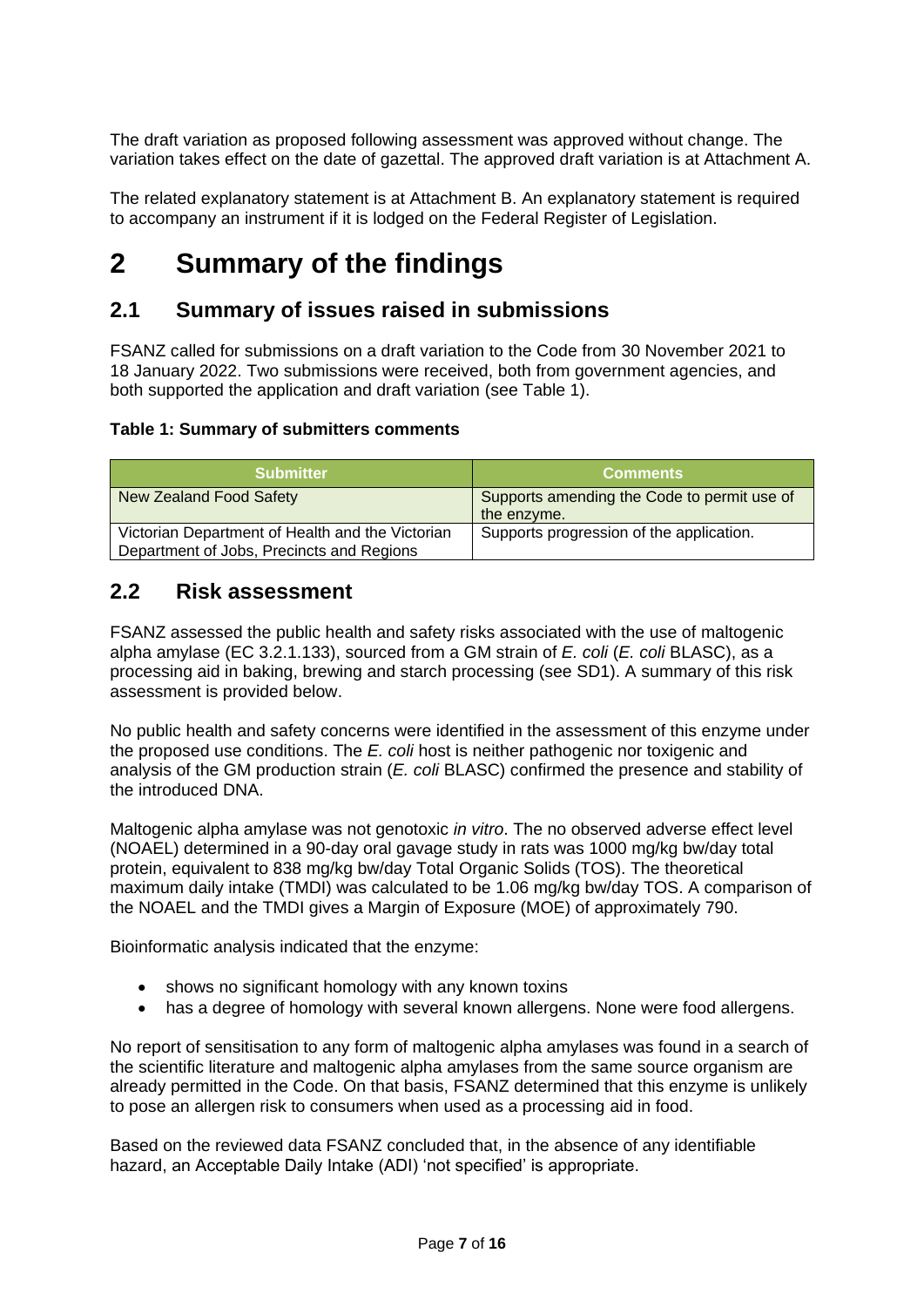# <span id="page-7-0"></span>**2.3 Risk management**

## **2.3.1 Regulatory approval for processing aids**

As outlined above, FSANZ concluded that there are no public health and safety concerns relating to the proposed use of this maltogenic alpha amylase (EC 3.2.1.133) sourced from a genetically modified strain of *E. coli* as a processing aid.

From the food technology assessment, FSANZ concluded that use of this enzyme in baking, brewing and starch processing is consistent with its typical function of starch hydrolysis. Analysis of the evidence provided adequate assurance that the enzyme's use in the quantity and form proposed, which must be consistent with GMP controls and processes, is technologically justified. The enzyme meets international purity specifications.

This enzyme maltogenic alpha amylase performs its primary technological purpose during food processing and does not perform a technological purpose in the final food, therefore functioning as a processing aid as defined in the Code.

FSANZ therefore considered it appropriate to permit the use of the enzyme maltogenic alpha amylase (EC 3.2.1.133) sourced from a genetically modified strain of *E. coli* as a processing aid in baking, brewing and starch processing. The permission is subject to the condition that the maximum permitted level of this enzyme used in food processing is consistent with GMP.

A draft variation to the Code has been prepared to permit the proposed use of this enzyme (Attachment A). There are relevant identity and purity specifications for the enzyme in Schedule 3 of the Code with which the enzyme must comply.

The express permission for the enzyme to be used as a processing aid would also provide the permission for its potential presence in the food for sale as a food produced using gene technology. The enzyme is a food produced using gene technology for Code purposes as it is derived from 'an organism that has been modified using gene technology' (see subsection 1.1.2—2(3) of the Code).<sup>5</sup>

FSANZ notes that the International Union of Biochemistry and Molecular Biology (IUBMB), the internationally recognised authority for enzyme nomenclature, uses the 'accepted' name 'glucan 1,4-α-maltohydrolase' for the enzyme with an EC number of EC 3.2.1.133. However, FSANZ decided to use the name 'maltogenic α-amylase', which the IUBMB lists as one of the 'other' names for this enzyme, in the approved draft variation to the Code, to remain consistent with how the already permitted maltogenic alpha amylases have been listed in the Code. A variation of this name i.e. 'maltogenic **alpha** amylase' was used throughout the application and, as such, is used in this document and SD1.

## **2.3.2 Labelling requirements**

-

The generic exemption from listing processing aids in the statement of ingredients would apply to foods manufactured using this enzyme processing aid (see Section 1.3 above).

## *2.3.2.1 Labelling requirements for food produced using gene technology*

Standard 1.5.2 in effect provides that a substance used as a processing aid that contains novel DNA or novel protein is a GM food. In contrast to the generic exemption for listing processing aids, subsection 1.5.2—4(2) states that the information relating to foods produced

 $^5$  'Food produced using gene technology' is defined in subsection 1.1.2—2(3) as meaning 'a food which has been derived or developed from an organism which has been modified by gene technology'.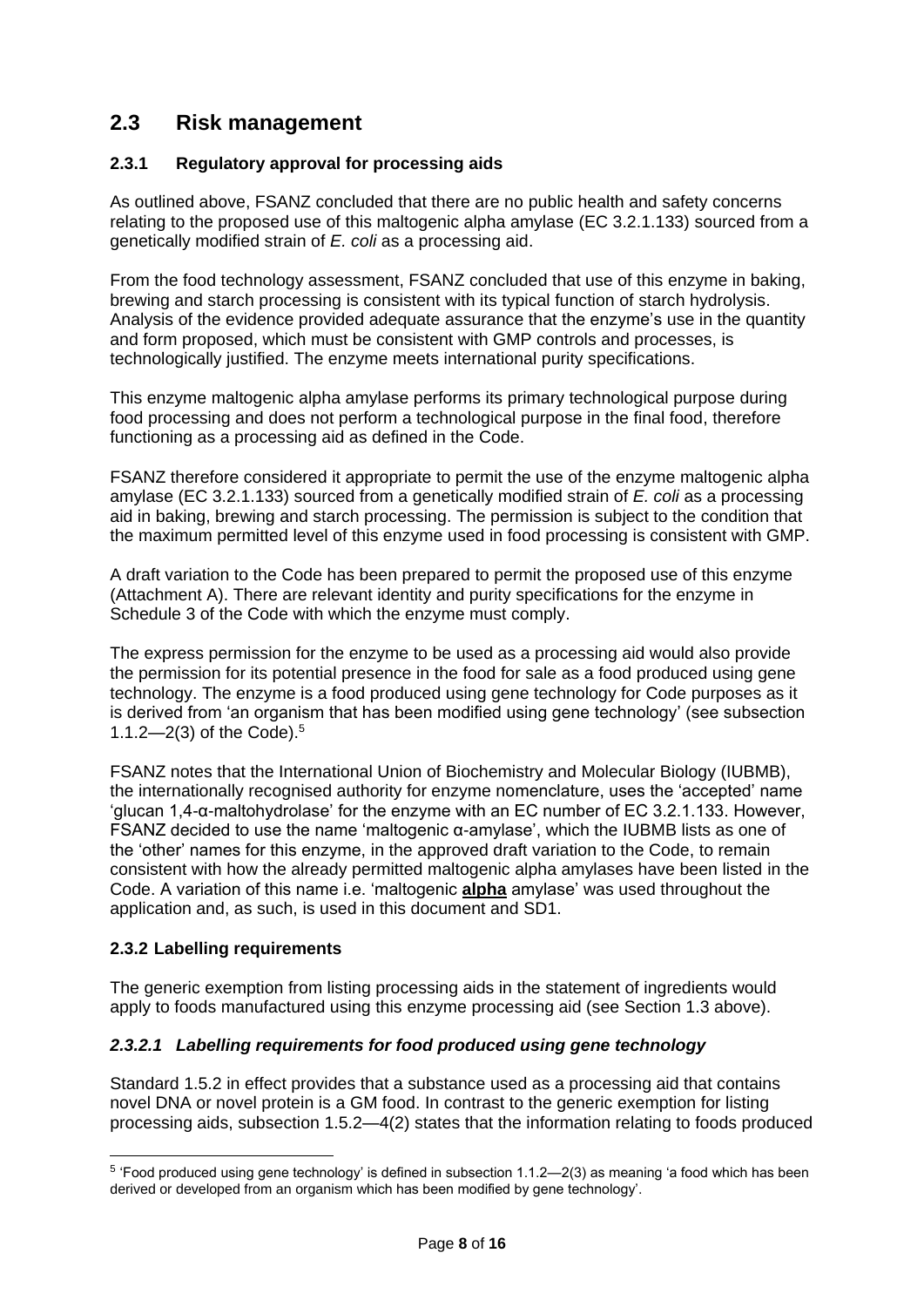using gene technology must include the statement 'genetically modified' in conjunction with the name of the GM food. Subsection 1.5.2—4(3) states that if the GM food is used as a processing aid, the information may be included in the statement of ingredients.

The requirement for labelling as 'genetically modified' differs depending on whether the GM food is an ingredient of the food for sale or not. A food for retail sale or sold to a caterer that contains the enzyme maltogenic alpha amylase sourced from this GM *E. coli* strain as an ingredient (e.g. the enzyme is used in the manufacture of bread) would be required to be labelled 'genetically modified' in conjunction with the name of the enzyme.

FSANZ notes however if the food made using the enzyme (e.g. bread) is not a food for sale itself (e.g. an ingredient in a mixed food such as a crumb coating on frozen fish fillets), the enzyme would not be an ingredient in the food for sale. Therefore, the requirement to label this maltogenic alpha amylase as 'genetically modified' would not apply in this case, because the labelling requirements only apply to food for sale that consists of, or has as an ingredient, a GM food (section 1.5.2—4(1)).

# <span id="page-8-0"></span>**2.4 Risk communication**

## <span id="page-8-1"></span>**2.4.1 Consultation**

Consultation is a key part of FSANZ's standards development process. FSANZ developed and applied a standard communication strategy to this application. All calls for submissions are notified via the Food Standards Notification Circular, media release, FSANZ's social media tools and Food Standards News.

The process by which FSANZ considers standards' development matters is open, accountable, consultative and transparent. Public submissions were called to obtain the views of interested parties on issues raised by the application and the impacts of regulatory options.

FSANZ acknowledges the time taken by individuals and organisations to make submissions on this application. All comments are valued and contribute to the rigour of our assessment.

The draft variation was considered for approval by FSANZ having regard to all submissions made during the call for submissions period.

# <span id="page-8-2"></span>**2.5 FSANZ Act assessment requirements**

When assessing this application and the subsequent development of a food regulatory measure, FSANZ had regard to the following matters in section 29 of the FSANZ Act.

## <span id="page-8-3"></span>**2.5.1 Section 29**

## *2.5.1.1 Consideration of costs and benefits*

The Office of Best Practice Regulation (OBPR) granted FSANZ a standing exemption from the requirement to develop a Regulatory Impact Statement for applications relating to processing aids and genetically modified food (OBPR correspondence dated 24 November 2010, reference 12065). This standing exemption was provided as permitting new GM foods and new processing aids is deregulatory as their use will be voluntary if the application is approved. This standing exemption relates to the introduction of a food to the food supply that has been determined to be safe.

FSANZ, however, gave consideration to the costs and benefits that may arise from the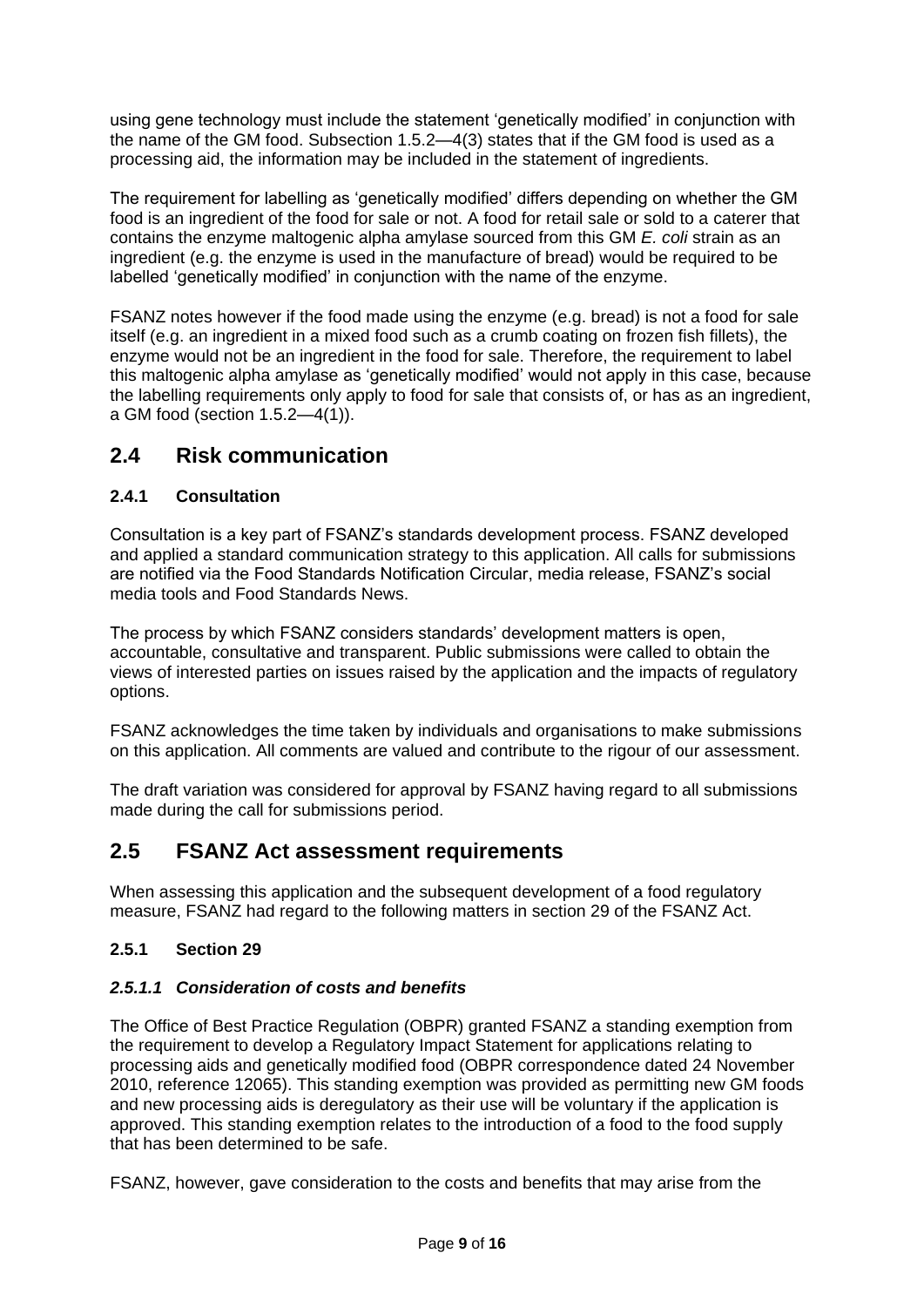proposed measure for the purposes of meeting FSANZ Act considerations. The FSANZ Act requires FSANZ to have regard to whether costs that would arise from the proposed measure outweigh the direct and indirect benefits to the community, government or industry that would arise from the proposed measure (paragraph 29(2)(a)).

The purpose of this consideration was to determine if the community, government, and industry as a whole is likely to benefit, on balance, from a move from the status quo (i.e. rejecting the application). This analysis considered permitting the use of maltogenic alpha amylase derived from a new source, i.e., from GM *E. coli* containing the maltogenic αamylase gene from *G. stearothermophilus* (the enzyme), as a processing aid for baking, brewing and starch processing.

The consideration of the costs and benefits in this section was not intended to be an exhaustive, quantitative economic analysis of the proposed measures. In fact, most of the effects that were considered cannot easily be assigned a dollar value. Rather, the assessment sought to highlight the likely positives and negatives of moving away from the status quo by permitting the use of the enzyme.

### *Costs and benefits of permitting the use of enzyme maltogenic alpha amylase (EC 3.2.1.133) sourced from a GM strain of E. coli as a processing aid (the new enzyme source)*

Using the enzyme from this new permitted production microorganism may benefit industry by having additional choice of inputs to their manufacturing process especially if it proves cheaper, is more effective than what is presently available or results in additional competition. Due to the voluntary nature of the permission, manufacturers would only use it where they believe a net benefit exists for them. Part of savings to the manufacturing industry may be passed on to consumers. Consumers may conceivably also as a result of its use have access to higher quality products.

Permitting the enzyme to be used as a processing aid may result in a small cost to government in terms of adding this new substance to the current range of processing aids that are monitored for compliance.

## *Conclusions from cost benefit considerations*

FSANZ's assessment at the call for submissions was that the direct and indirect benefits that would arise from permitting the use of the new enzyme source in question most likely outweigh the associated costs. No further information was received during the consultation process that changed the findings from the analysis of costs and benefits in the call for submissions.

### *2.5.1.2 Other measures*

There are no other measures (whether available to FSANZ or not) that would be more costeffective than a food regulatory measure developed or varied as a result of the application.

### *2.5.1.3 Any relevant New Zealand standards*

The Standards in the Code which are relevant to the permitted use of the enzyme processing aid in question apply in both Australia and New Zealand. There are no relevant New Zealand only Standards.

### *2.5.1.4 Any other relevant matters*

Other relevant matters are considered below.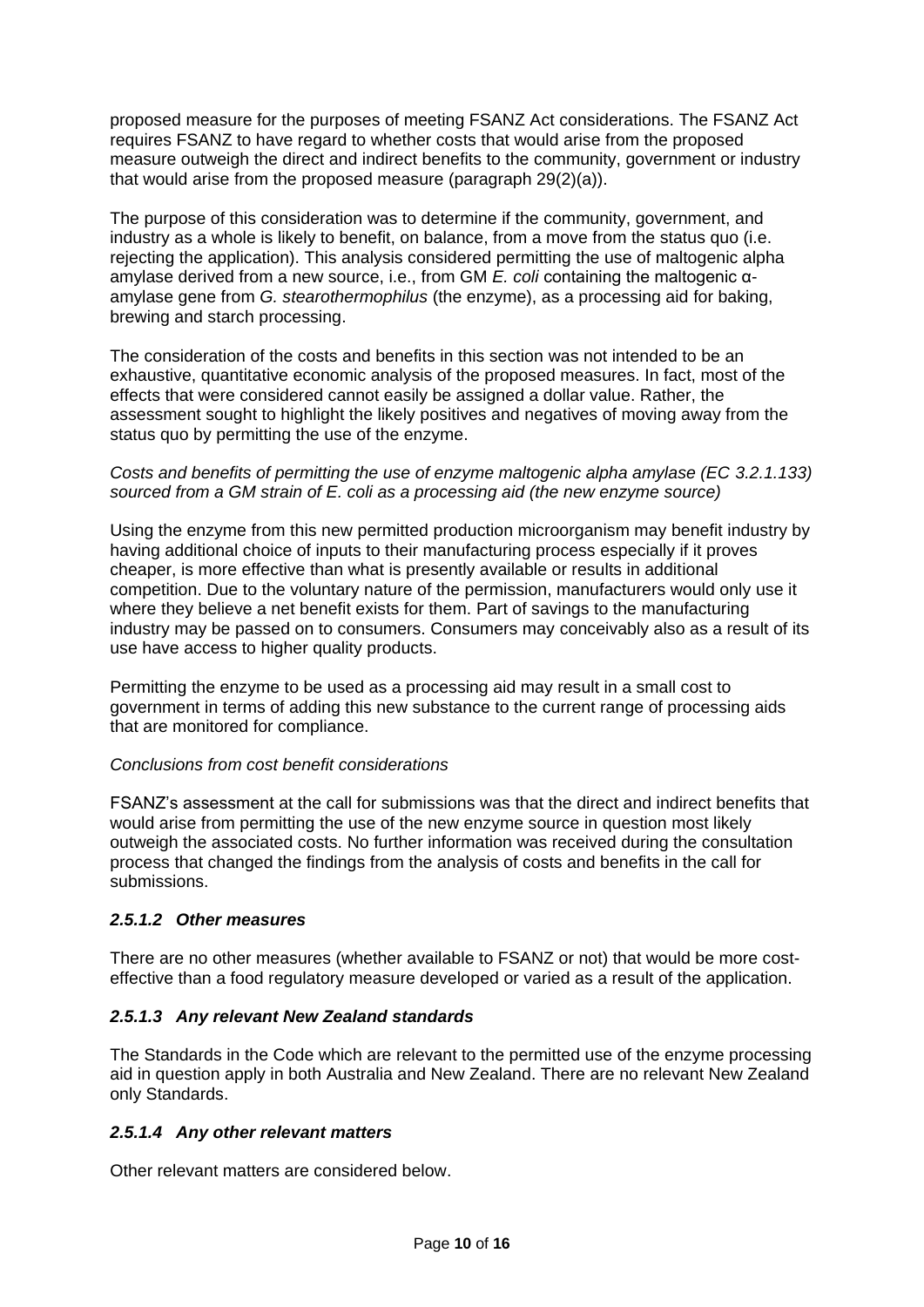## <span id="page-10-0"></span>**2.5.2 Subsection 18(1)**

FSANZ also considered the three objectives in subsection 18(1) of the FSANZ Act during the assessment.

### *2.5.2.1 Protection of public health and safety*

FSANZ undertook a safety assessment (SD1) and concluded that there were no public health and safety concerns relating to the use of the enzyme.

#### *2.5.2.2 The provision of adequate information relating to food to enable consumers to make informed choices*

Existing labelling requirements in the Code related to the enzyme are discussed in Section 2.3.2 of the report above.

### *2.5.2.3 The prevention of misleading or deceptive conduct*

There were no issues identified with this application relevant to this objective.

### **2.5.3 Subsection 18(2) considerations**

FSANZ also had regard to:

#### **the need for standards to be based on risk analysis using the best available scientific evidence**

FSANZ used the best available scientific evidence to conduct the risk analysis. The risk assessment is provided in SD1. The applicant submitted a dossier of scientific studies as part of the application. This dossier, together with other technical information including scientific literature, was considered by FSANZ in assessing the application.

#### **the promotion of consistency between domestic and international food standards**

There are no Codex Alimentarius Standards for processing aids or enzymes. However, the enzyme processing aid meets the general specifications for enzymes set out in the JECFA Combined Compendium of Food Additive Specifications and the Food Chemicals Codex specifications for enzymes referred to in Section 1.3 of this report.

#### **the desirability of an efficient and internationally competitive food industry**

The maltogenic alpha amylase from the strain *E. coli BLASC* was evaluated by EFSA in 2019 and it was determined that the enzyme does not raise safety concerns under the intended conditions of use (EFSA 2019). Therefore, the approval for use of this enzyme would bring Australia and New Zealand into line with other countries overseas. In this way, Australia and New Zealand will be able to remain competitive with international markets.

The conclusion of the risk assessment was that there were no public health and safety concerns associated with the production microorganism or with using the enzyme as a food processing aid. It is therefore appropriate that Australian and New Zealand food industries are given the opportunity to benefit from this alternative enzyme for the various applications proposed by the applicant.

Ultimately, the domestic food industry will make their own economic decisions, taking into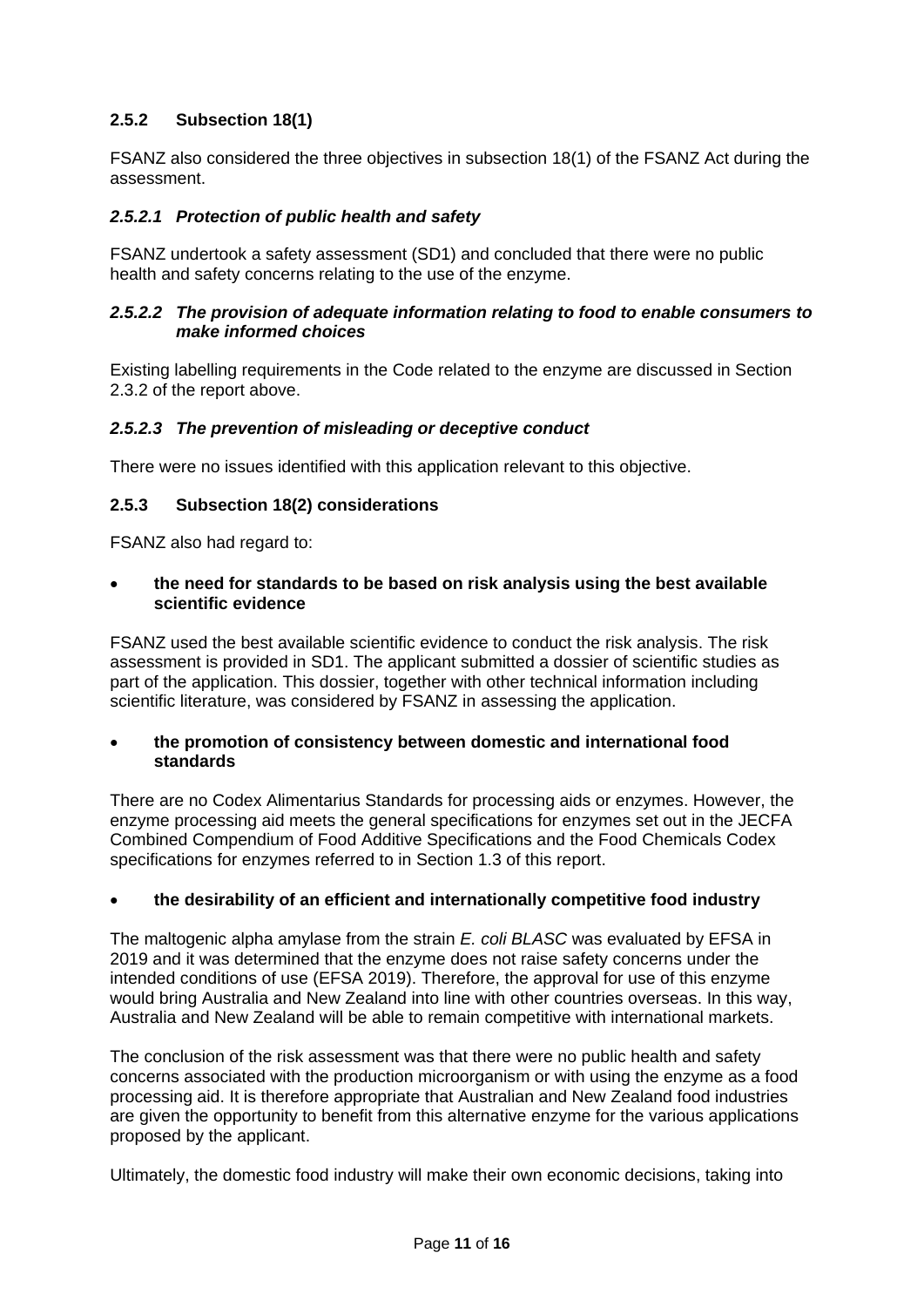account the costs and benefits of using the new enzyme, to determine if it is of benefit to their particular business.

## **the promotion of fair trading in food**

No issues were identified for this application relevant to this objective.

## **any written policy guidelines formulated by the Forum on Food Regulation**

The Ministerial Policy Guideline *Addition to Food of Substances other than Vitamins and*  Minerals<sup>6</sup> includes specific order policy principles for substances added to achieve a solely technological function, such as processing aids. These specific order policy principles state that permission should be granted where:

- the purpose for adding the substance can be articulated clearly by the manufacturer as achieving a solely technological function (i.e. the 'stated purpose')
- the addition of the substance to food is safe for human consumption
- the amounts added are consistent with achieving the technological function
- the substance is added in a quantity and a form which is consistent with delivering the stated purpose
- no nutrition, health or related claims are to be made in regard to the substance.

FSANZ determined that permitting the use of this enzyme as a processing aid is consistent with the specific order policy principles for 'Technological Function'. All other relevant requirements of the policy guideline are similarly met.

# <span id="page-11-0"></span>**3 References**

EFSA Panel on Food Contact Materials, Enzymes, Flavourings and Processing Aids (2019) Safety evaluation of the food enzyme maltogenic amylase from genetically modified *Escherichia coli* (strain BLASC). EFSA J. 2019; 17(5):5769.

FAO/WHO (2006) Combined compendium of food additive specifications, Food and Agriculture Organization of the United Nations, Rome. <http://www.fao.org/docrep/009/a0691e/A0691E03.htm>

IUBMB (2021) EC 3.2.1.133.<https://iubmb.qmul.ac.uk/enzyme/EC3/2/1/133.html>

The United States Pharmacopeia (2020) Food Chemicals Codex 12<sup>th</sup> Edition, United States Pharmacopeial Convention, Rockville, MD.<http://publications.usp.org/>

# **Attachments**

-

- A. Approved draft variation to the Australia New Zealand Food Standards Code
- B. Explanatory Statement

<sup>&</sup>lt;sup>6</sup> Available on the [Food regulation website](http://foodregulation.gov.au/internet/fr/publishing.nsf/Content/publication-Policy-Guideline-on-the-Addition-of-Substances-other-than-Vitamins-and-Minerals) (accessed 18 January 2022).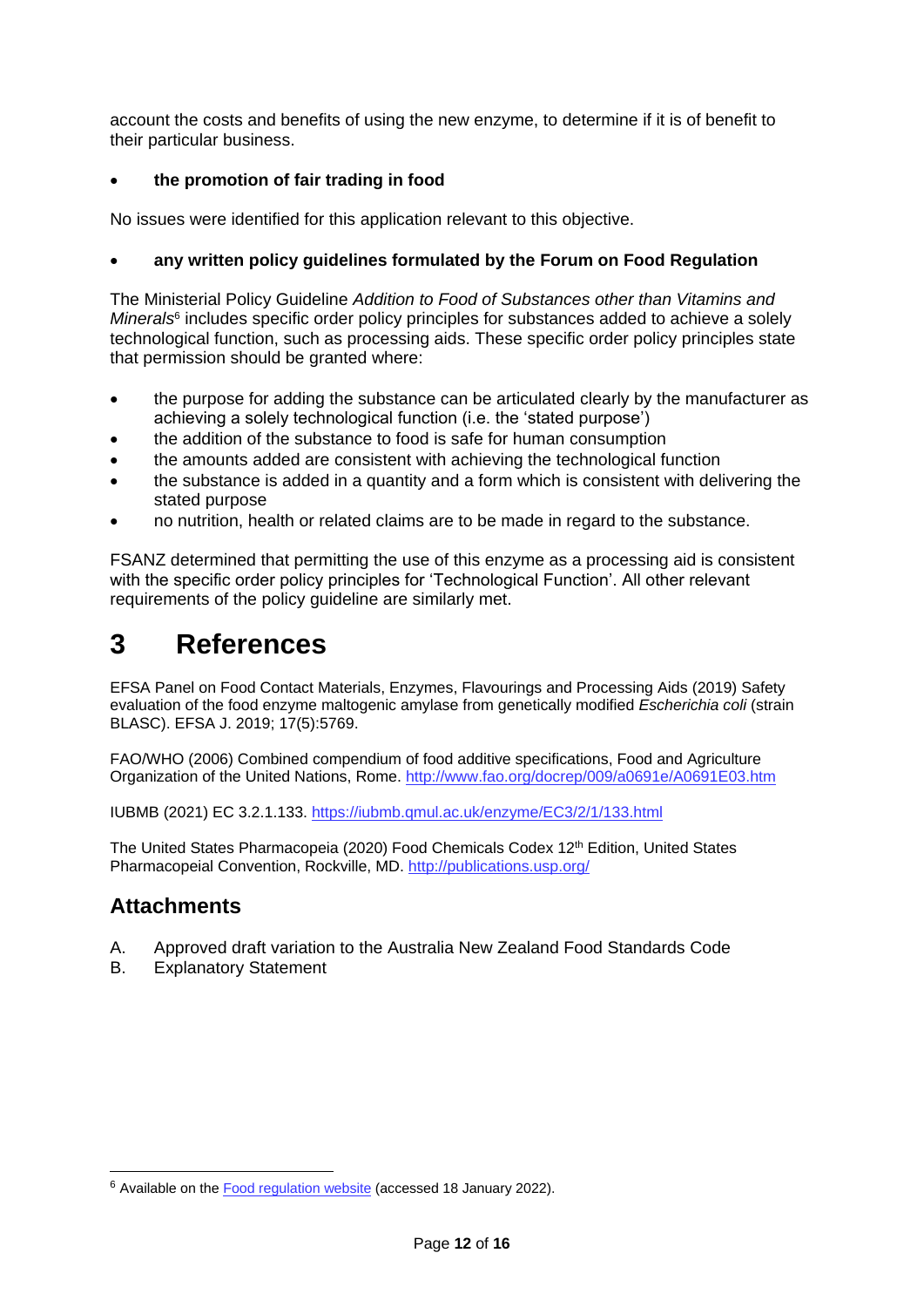# <span id="page-12-0"></span>**Attachment A – Approved draft variation to the Australia New Zealand Food Standards Code**



#### **Food Standards (Application A1231 – Maltogenic alpha amylase from GM** *Escherichia coli***) Variation**

The Board of Food Standards Australia New Zealand gives notice of the making of this variation under section 92 of the *Food Standards Australia New Zealand Act 1991*. The variation commences on the date specified in clause 3 of this variation.

Dated [To be completed by the Delegate]

[Delegate's name and position] Delegate of the Board of Food Standards Australia New Zealand

#### **Note:**

This variation will be published in the Commonwealth of Australia Gazette No. FSC XX on XX Month 20XX. This means that this date is the gazettal date for the purposes of clause 3 of the variation.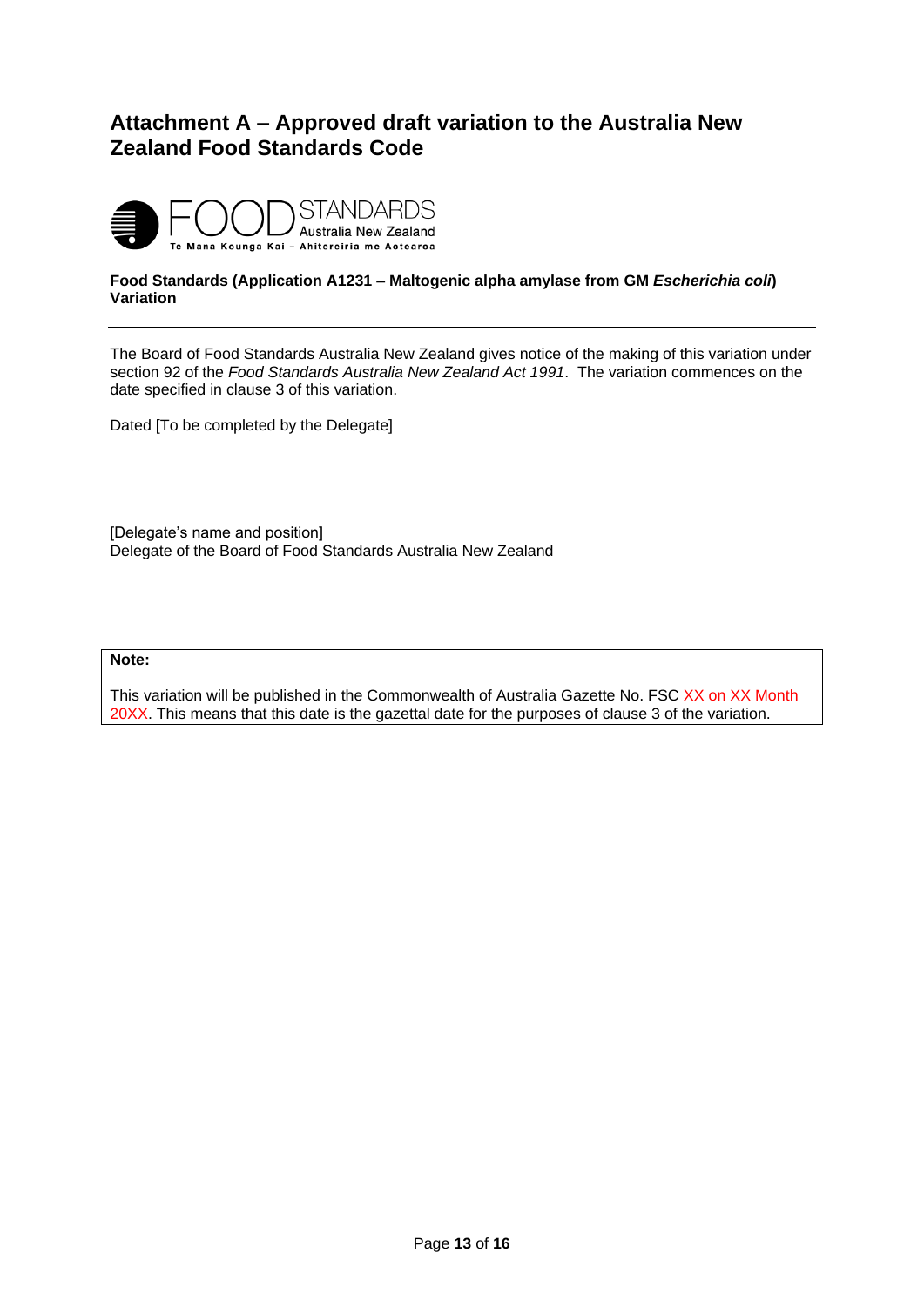#### **1 Name**

This instrument is the *Food Standards (Application A1231 – Maltogenic alpha amylase from GM*  Escherichia coli*) Variation*.

#### **2 Variation to a standard in the** *Australia New Zealand Food Standards Code*

The Schedule varies a Standard in the *Australia New Zealand Food Standards Code*.

#### **3 Commencement**

The variation commences on the date of gazettal.

#### **Schedule**

#### **Schedule 18—Processing aids**

*Geobacillus stearothermophilus*

#### **[1] Subsection S18—9(3) (table)**

Insert:

Maltogenic α-Amylase (EC 3.2.1.133) sourced from *Escherichia coli* containing the maltogenic α-Amylase gene from For use in baking, brewing and starch processing GMP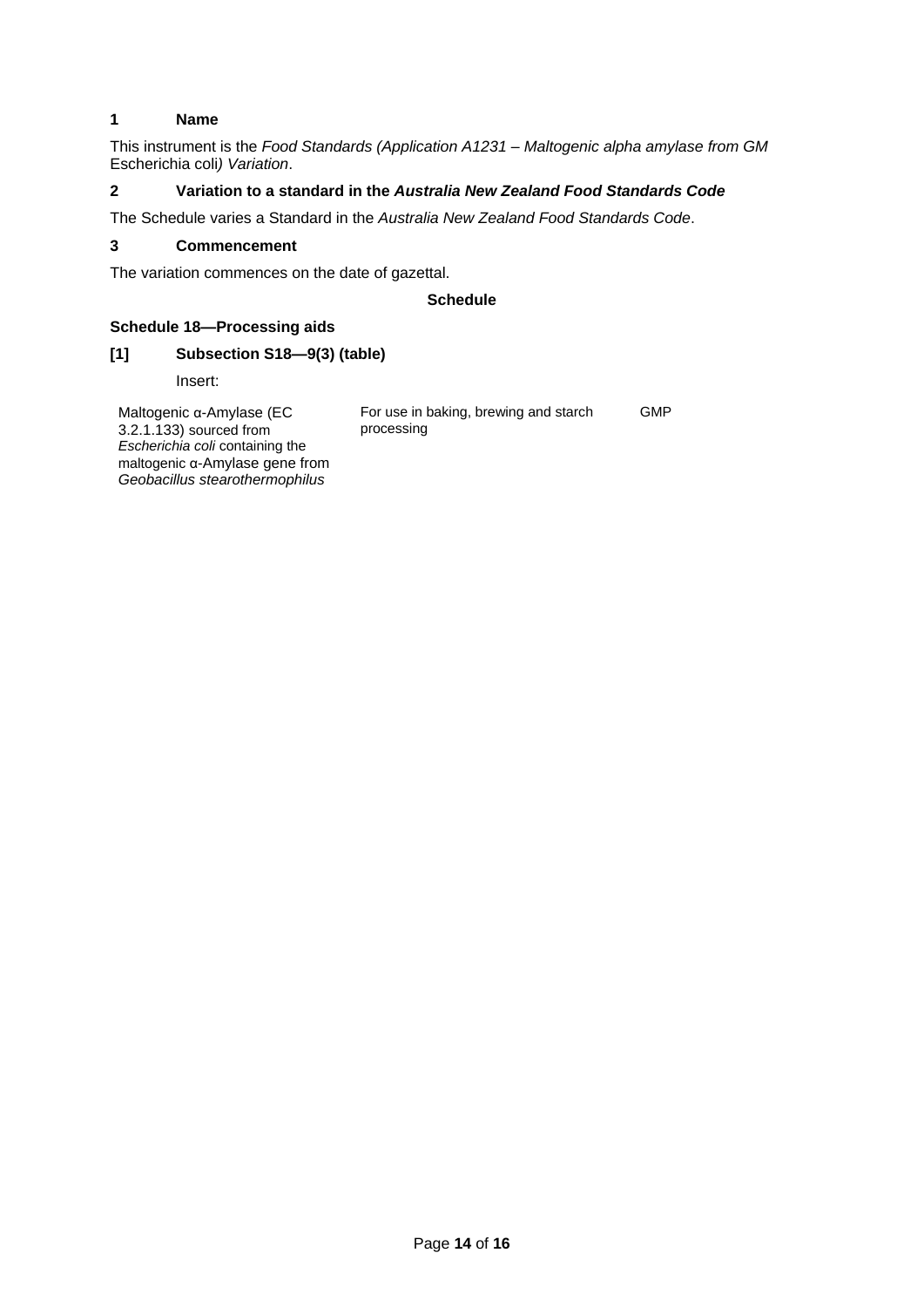# <span id="page-14-0"></span>**Attachment B – Explanatory Statement**

## **1. Authority**

Section 13 of the *Food Standards Australia New Zealand Act 1991* (the FSANZ Act) provides that the functions of Food Standards Australia New Zealand (the Authority) include the development of standards and variations of standards for inclusion in the *Australia New Zealand Food Standards Code* (the Code).

Division 1 of Part 3 of the FSANZ Act specifies that the Authority may accept applications for the development or variation of food regulatory measures, including standards. This Division also stipulates the procedure for considering an application for the development or variation of food regulatory measures.

The Authority accepted Application A1231 which sought permission to use the enzyme maltogenic alpha amylase (EC 3.2.1.133) sourced from a genetically modified (GM) strain of *Escherichia coli* (*E. coli*), expressing a maltogenic alpha amylase gene from *Geobacillus stearothermophilus* , as a processing aid in baking, brewing and starch processing. The Authority considered the application in accordance with Division 1 of Part 3 and has approved a draft variation.

Following consideration by the Food Ministers' Meeting<sup>7</sup>, section 92 of the FSANZ Act stipulates that the Authority must publish a notice about the standard or draft variation of a standard.

Section 94 of the FSANZ Act specifies that a standard, or a variation of a standard, in relation to which a notice is published under section 92 is a legislative instrument, but is not subject to parliamentary disallowance or sunsetting under the *Legislation Act 2003*.

## **2. Purpose**

-

The Authority has approved a draft variation amending the table to section S18––9(3) of the Code to permit the use of the enzyme, maltogenic alpha amylase (EC 3.2.1.133) sourced from a GM strain of *E. coli* expressing a maltogenic alpha amylase gene from *Geobacillus stearothermophilus*, as a processing aid in baking, brewing and starch processing, subject to the condition that the amount of enzyme used must be consistent with good manufacturing practice (GMP).

The Authority noted that the International Union of Biochemistry and Molecular Biology uses the 'accepted' name 'glucan 1,4-α-maltohydrolase' for this enzyme. However, the Authority decided to use the alternative name 'maltogenic α-amylase' in the variation to the Code, to remain consistent with how the already permitted maltogenic alpha amylases have been listed in the Code. A variation of this name i.e. 'maltogenic alpha amylase' was used throughout the application and, as such, this document.

### **3. Documents incorporated by reference**

The approved draft variation does not incorporate any documents by reference.

However, existing provisions of the Code incorporate documents by reference that will prescribe identity and purity specifications for the processing aid to be permitted by the approved draft variation. Section 1.1.1—15 of the Code requires substances used as processing aids to comply with any relevant identity and purity specifications listed in

 $7$  Formerly referred to as the Australia and New Zealand Ministerial Forum on Food Regulation.